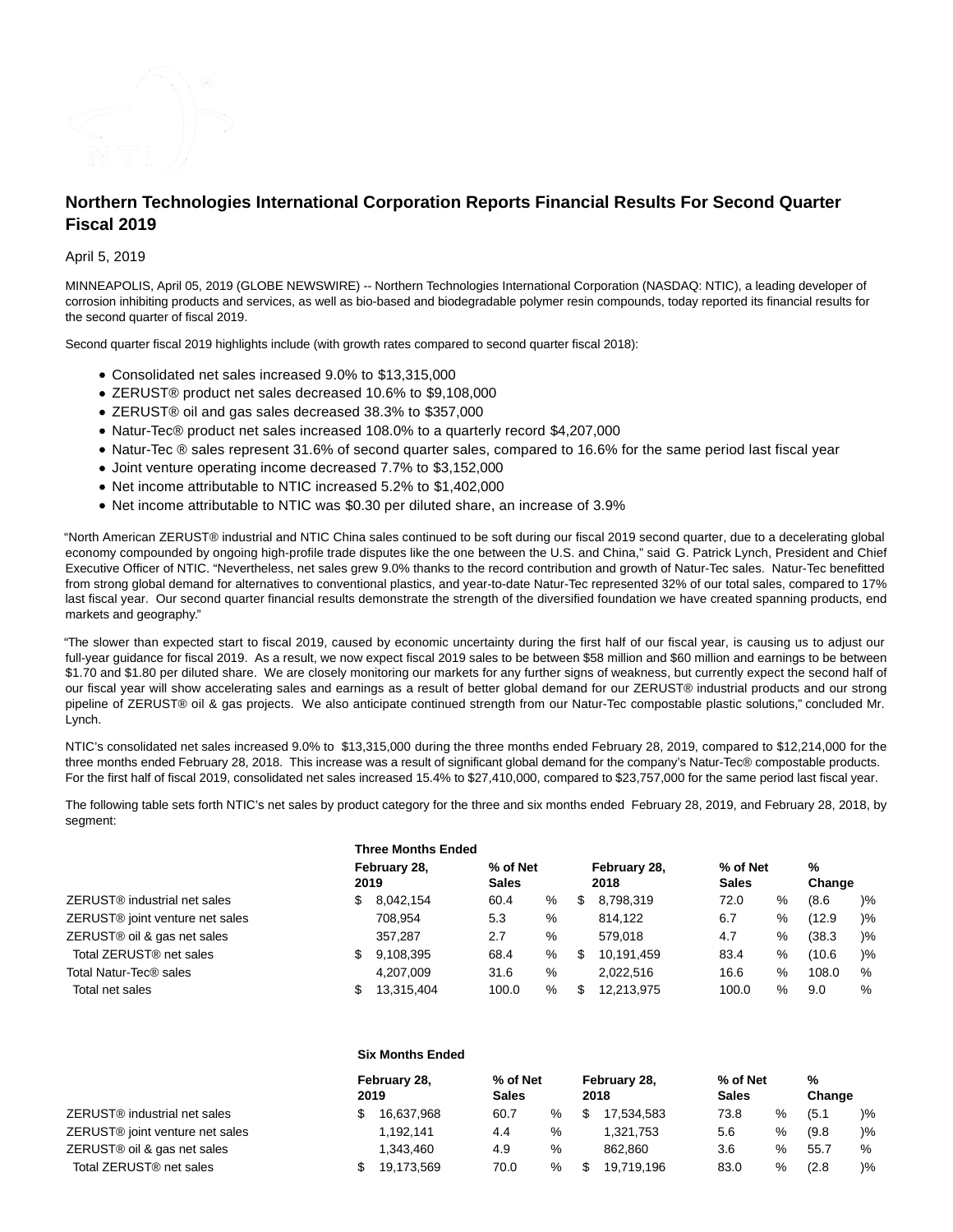| Total Natur-Tec® sales | 8,235,887     | 30.0  | ℅ | 4.037.817       |       | $\%$ | 104.0 | % |
|------------------------|---------------|-------|---|-----------------|-------|------|-------|---|
| Total net sales        | \$ 27,409,546 | 100.0 |   | % \$ 23,757,013 | 100.0 | %    | 15.4  | % |

NTIC's joint venture operating income was \$3,152,000 during the three months ended February 28, 2019, compared to joint venture operating income of \$3,415,000 during the three months ended February 28, 2018. This \$263,000 decrease was attributable to a decline in total net sales of the joint ventures as fees for services provided to joint ventures are primarily a function of the net sales of NTIC's joint ventures, which were \$27,750,000 during the three months ended February 28, 2019, compared to \$30,221,000 for the three months ended February 28, 2018. Year-to-date, NTIC's joint venture operating income was \$6,585,000, compared to joint venture operating income of \$6,663,000 during the six months ended February 28, 2018. Net sales of NTIC's joint ventures were \$58,230,000 during the six months ended February 28, 2019, compared to \$58,719,000 for the six months ended February 28, 2018.

Operating expenses, as a percent of net sales, for the second quarter of fiscal 2019 were 40.5%, compared to 44.0% for the same period last fiscal year. This reduction was primarily a result of operating leverage on increased net sales as total operating expenses in the second quarter remained flat with the same period last fiscal year. Year-to-date, operating expenses, as a percent of net sales, were 42.2%, compared to 46.3% for the same period last fiscal year.

Net income attributable to NTIC for the second quarter of fiscal 2019 increased 5.2% to \$1,402,000, or \$0.30 per diluted share, from \$1,333,000, or \$0.29 per diluted share for the same period last fiscal year. Net income attributable to NTIC for the first half of fiscal 2019 increased 20.0% to \$2,898,000, or \$0.61 per diluted share, from \$2,416,000, or \$0.52 per diluted share, for the same period last fiscal year.

NTIC's balance sheet remains strong, with no debt, and working capital of \$24,180,000 at February 28, 2019, including \$4,936,000 in cash and cash equivalents and \$1,227,000 in available for sale securities, compared to \$22,838,000 at August 31, 2018, including \$4,163,000 in cash and cash equivalents and \$3,300,000 in available for sale securities.

At February 28, 2019, the company had \$24,418,000 of investments in joint ventures, of which over \$12,800,000, or 52%, was cash, with the remaining balance mostly made up of other working capital.

#### **Outlook**

For the fiscal year ending August 31, 2019, NTIC now expects net sales to be in the range of \$58.0 million to \$60.0 million compared to previous guidance of \$60.0 million to \$61.5 million. The company also anticipates net income attributable to NTIC to now be in the range of \$8.0 million to \$8.5 million, or \$1.70 and \$1.80 per diluted share, compared to previous guidance of \$9.4 million to \$9.8 million, or \$2.00 and \$2.10 per diluted share.

These estimates are subject to significant risks and uncertainties, including those described below under the heading "Forward-Looking Statements."

#### **Conference Call and Webcast**

NTIC will host a conference call today at 8:00 a.m. Central Time to review its results of operations for the second quarter of fiscal 2019 and its future outlook, followed by a question and answer session. The conference call will be available to interested parties through a live audio webcast available through NTIC's website at [www.ntic.com](https://www.globenewswire.com/Tracker?data=QeY365jCaUOmE-9vrvUnew1iHzquFbw6Y8te5gENR-NX-y-xq17epRXTxPF8mK4MQdsmFfCUM4gXOVL2qZIkqQ==) or [https://ntic.gcs-web.com/events-presentations](https://www.globenewswire.com/Tracker?data=9fCWVdOw2oiyJ4mgzkxzvpxKfZ0P8Yn50-ox5uXCWlohgDLtXP8rFiLGGcEwjY1kBzyJn7nNz7vWFQ21hYNpnONM9uCCNKycY36eJftwJ2I84_sk4dwcUsSHzDr3wnC7aAhJMkhW1X6h243BRgOYik8I9CXzOQKznowBPA80D2o=) where the webcast will be archived and accessible for at least 12 months. The dial-in number for the conference call is (877) 670-9776 and the confirmation code is 3478925.

#### **About Northern Technologies International Corporation**

Northern Technologies International Corporation develops and markets proprietary environmentally beneficial products and services in over 60 countries either directly or via a network of subsidiaries, joint ventures, independent distributors and agents. NTIC's primary business is corrosion prevention marketed primarily under the ZERUST® brand. NTIC has been selling its proprietary ZERUST® rust and corrosion inhibiting products and services to the automotive, electronics, electrical, mechanical, military and retail consumer markets, for over 40 years, and in recent years has targeted and expanded into the oil and gas industry. NTIC offers worldwide on-site technical consulting for rust and corrosion prevention issues. NTIC's technical service consultants work directly with the end users of NTIC's products to analyze their specific needs and develop systems to meet their technical requirements. NTIC also markets and sells a portfolio of bio-based and biodegradable polymer resins and finished products marketed under the Natur-Tec® brand.

## **Forward-Looking Statements**

Statements contained in this release that are not historical information are forward-looking statements as defined within the Private Securities Litigation Reform Act of 1995. Such statements include NTIC's expectations regarding its financial guidance for fiscal 2018, anticipated accelerating sales and earnings during the second half of the fiscal year and anticipated continued strength from Natur-Tec products, and other statements that can be identified by words such as "believes," "continues," "expects," "anticipates," "intends," "potential," "outlook," "will," "may," "would," "should," "guidance" or words of similar meaning, the use of future dates and any other statements that are not historical facts. Such forward-looking statements are based upon the current beliefs and expectations of NTIC's management and are inherently subject to risks and uncertainties that could cause actual results to differ materially from those projected or implied. Such potential risks and uncertainties include, but are not limited to, in no particular order: the ability of NTIC to achieve its annual financial guidance and continue to pay dividends; the effect of economic uncertainty and trade disputes; NTIC's dependence on the success of its joint ventures and fees and dividend distributions that NTIC receives from them; NTIC's relationships with its joint ventures and its ability to maintain those relationships; NTIC's dependence on its joint venture in Germany in particular due to its significance and the effect of a termination of this or its other joint ventures on NTIC's business and operating results; the effect on NTIC's business and operating results of the termination of NTIC's joint venture relationship in China and sale of products and services in China through NTIC China; the ability of NTIC China to achieve significant sales; costs and expenses incurred by NTIC in connection with its ongoing litigation against its former Chinese joint venture partner; the effect of the United Kingdom's exit from the European Union, economic slowdown and political unrest; risks associated with NTIC's international operations; exposure to fluctuations in foreign currency exchange rates and tariffs, including in particular the Euro compared to the U.S. dollar; the health of the U.S. and worldwide economies, including in particular the U.S. automotive industry; the level of growth in NTIC's markets; NTIC's investments in research and development efforts; acceptance of existing and new products; timing of NTIC's receipt of purchase orders under supply contracts; variability in sales to customers in the oil and gas industry and the effect on NTIC's quarterly financial results; increased competition; the costs and effects of complying with changes in tax, fiscal, government and other regulatory policies, including the new tax reform law, which could result in a write-down of our deferred tax assets, and rules relating to environmental, health and safety matters; pending and potential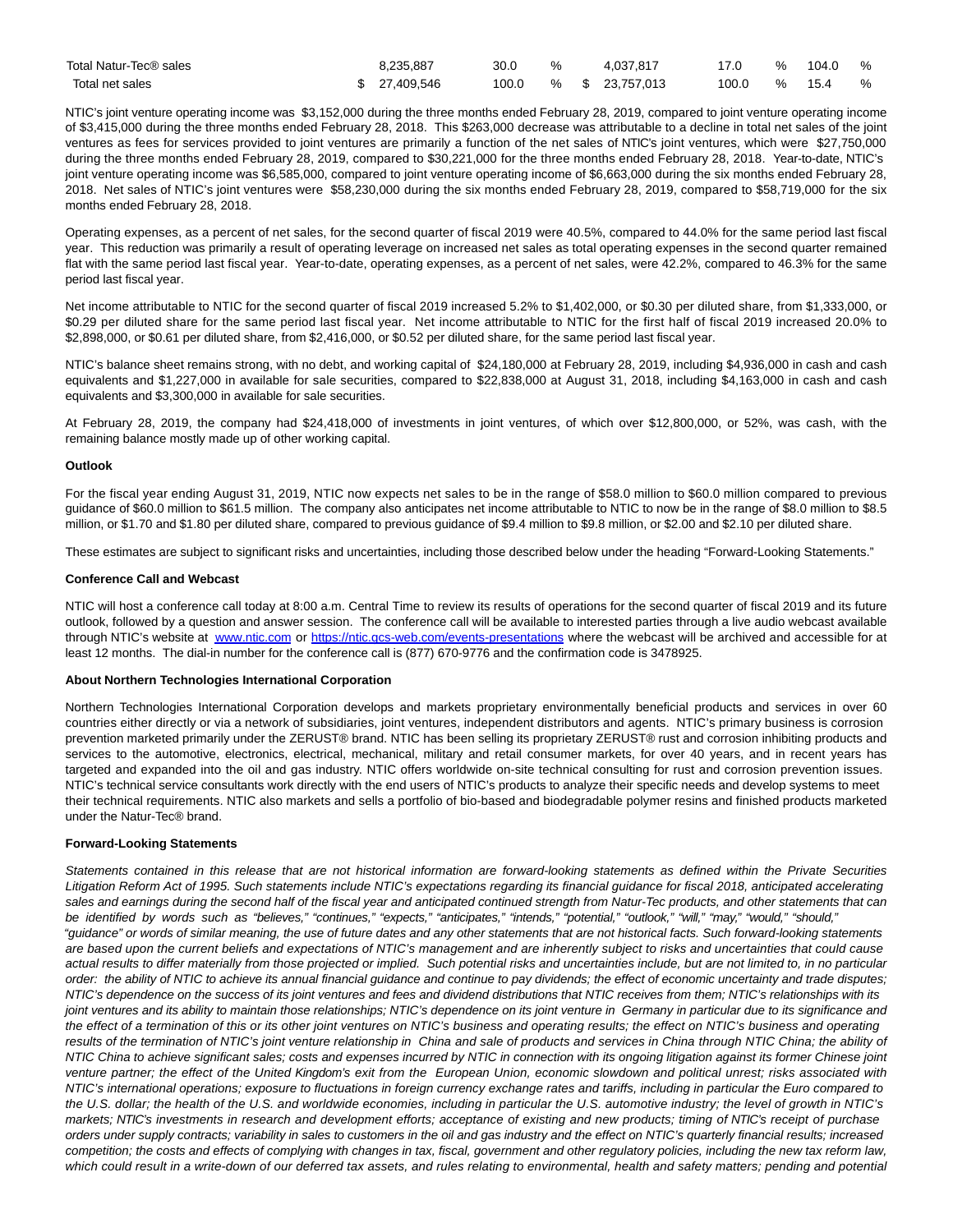litigation; and NTIC's reliance on its intellectual property rights and the absence of infringement of the intellectual property rights of others. More detailed information on these and additional factors which could affect NTIC's operating and financial results is described in the company's filings with the Securities and Exchange Commission, including its most recent annual report on Form 10-K for the fiscal year ended August 31, 2018 and subsequent quarterly reports on Form 10-Q. NTIC urges all interested parties to read these reports to gain a better understanding of the many business and other risks that the company faces. Additionally, NTIC undertakes no obligation to publicly release the results of any revisions to these forward-looking statements, which may be made to reflect events or circumstances occurring after the date hereof or to reflect the occurrence of unanticipated events.

## **NORTHERN TECHNOLOGIES INTERNATIONAL CORPORATION AND SUBSIDIARIES CONSOLIDATED BALANCE SHEETS AS OF FEBRUARY 28, 2019 (UNAUDITED) AND AUGUST 31, 2018 (AUDITED)**

|                                                                                         | <b>February 28, 2019</b> | August 31, 2018  |
|-----------------------------------------------------------------------------------------|--------------------------|------------------|
| <b>ASSETS</b>                                                                           |                          |                  |
| <b>CURRENT ASSETS:</b>                                                                  |                          |                  |
| Cash and cash equivalents                                                               | \$<br>4,936,377          | 4,163,023<br>\$  |
| Available for sale securities                                                           | 1,227,268                | 3,300,110        |
| Receivables:                                                                            |                          |                  |
| Trade excluding joint ventures, less allowance for doubtful accounts                    |                          |                  |
| of \$65,000 at February 28, 2019 and \$50,000 at August 31, 2018                        | 9,329,725                | 9,920,108        |
| Trade joint ventures                                                                    | 679,349                  | 761,506          |
| Fees for services provided to joint ventures                                            | 1,338,493                | 1,357,255        |
| Income taxes                                                                            | 515,448                  | 273,333          |
| Inventories                                                                             | 11,304,475               | 9,130,861        |
| Prepaid expenses                                                                        | 1,457,059                | 1,661,577        |
| Total current assets                                                                    | 30,788,194               | 30,567,773       |
| PROPERTY AND EQUIPMENT, NET                                                             | 7,229,398                | 7,168,826        |
| <b>OTHER ASSETS:</b>                                                                    |                          |                  |
| Investments in joint ventures                                                           | 24,418,491               | 22,950,995       |
| Deferred income taxes                                                                   | 1,420,791                | 1,551,536        |
| Patents and trademarks, net                                                             | 1,084,313                | 1,156,257        |
| Other                                                                                   | 153,846                  | 153,849          |
| Total other assets                                                                      | 27,077,441               | 25,812,637       |
| <b>Total assets</b>                                                                     | 65,095,033<br>\$         | 63,549,236<br>\$ |
| LIABILITIES AND EQUITY                                                                  |                          |                  |
| <b>CURRENT LIABILITIES:</b>                                                             |                          |                  |
| Accounts payable                                                                        | \$<br>4,307,450          | 3,905,034<br>\$  |
| Income taxes payable                                                                    | 8,555                    | 70,892           |
| Accrued liabilities:                                                                    |                          |                  |
| Payroll and related benefits                                                            | 1,137,209                | 2,747,303        |
| Other                                                                                   | 1,154,948                | 1,006,953        |
| <b>Total current liabilities</b>                                                        | 6,608,162                | 7,730,182        |
| <b>COMMITMENTS AND CONTINGENCIES</b>                                                    |                          |                  |
| EQUITY:                                                                                 |                          |                  |
| Preferred stock, no par value; authorized 10,000 shares; none issued and<br>outstanding |                          |                  |
| Common stock, \$0.02 par value per share; authorized 15,000,000                         |                          |                  |
| shares; issued and outstanding 4,542,177 and 4,541,303, respectively                    | 90,844                   | 90,826           |
| Additional paid-in capital                                                              | 15,353,400               | 14,619,777       |
| Retained earnings                                                                       | 43,771,843               | 41,963,341       |
| Accumulated other comprehensive loss                                                    | (3,742,258)              | (3,597,199)      |
| Stockholders' equity                                                                    | 55,473,829               | 53,076,745       |
| Non-controlling interest                                                                | 3,013,042                | 2,742,309        |
| Total equity                                                                            | 58,486,871               | 55,819,054       |
| Total liabilities and equity                                                            | 65,095,033<br>\$         | 63,549,236<br>\$ |